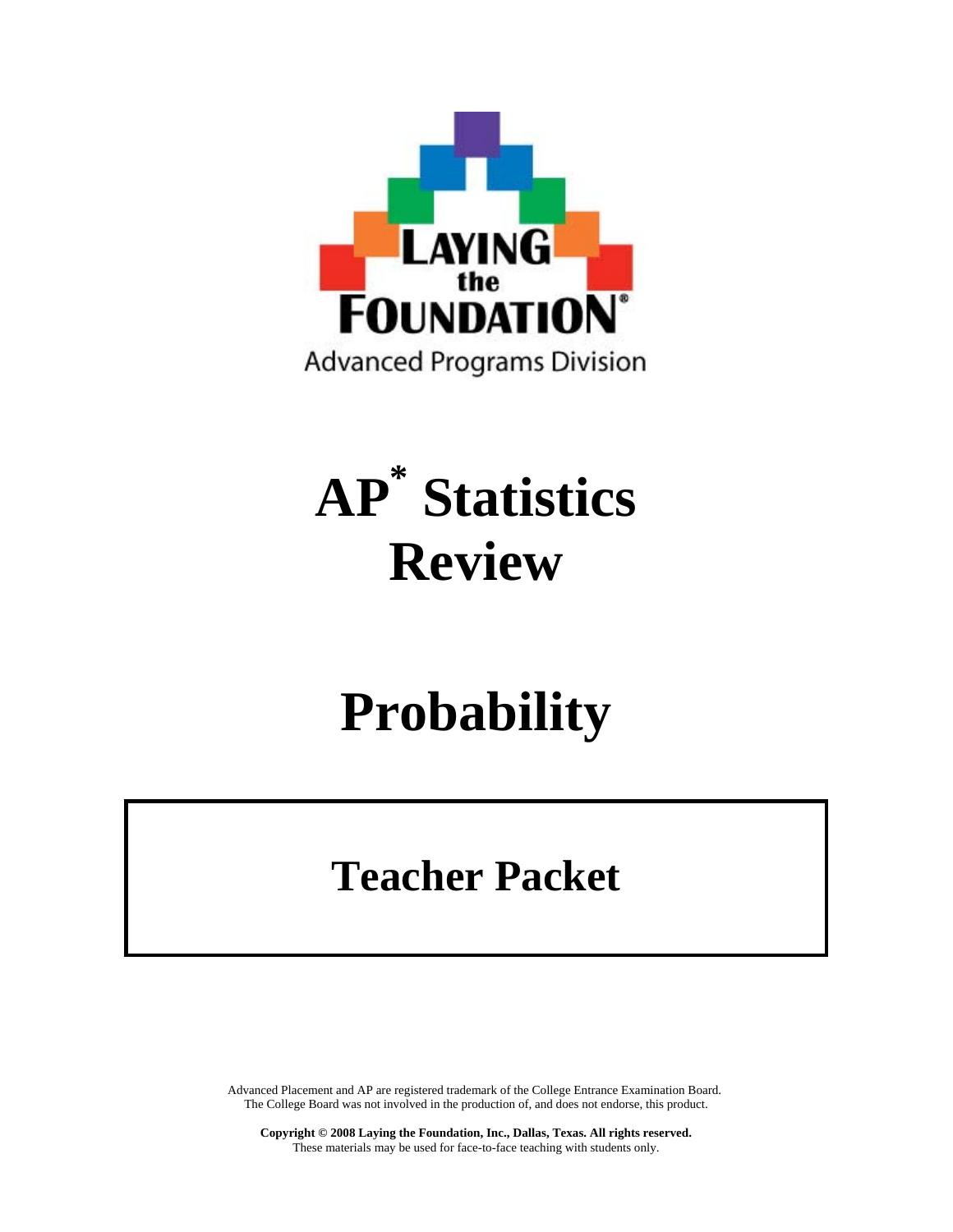

### *Probability Rules*

A sample space contains all the possible outcomes observed in a trial of an experiment, a survey, or some random phenomenon.

- The sum of the probabilities for all possible outcomes in a sample space is 1.
- The probability of an outcome is a number between 0 and 1 inclusive. An outcome that always happens has probability 1. An outcome that never happens has probability 0.
- The probability of an outcome occurring equals 1 minus the probability that it doesn't occur.
- The probability that two mutually exclusive (disjoint) events occur is 0.

# *Strategies for solving probability problems: Draw a picture of the situation*

• Use a chart, table, tree diagram, Venn Diagram, normal curve

#### *When is a binomial distribution appropriate?*

- If there are exactly 2 outcomes, usually designated success and failure, for each trial.
- If the number of trials is fixed.
- If the trials are independent.
- If the probability of success is the same for each trial.

#### *When is a geometric distribution appropriate?*

- If there are exactly 2 outcomes for each trial.
- If the trials are independent.
- If the probability of success is the same for each trial.
- If there is not a fixed number of trials. The trials continue until a success/failure is achieved.

#### *When is a normal distribution appropriate?*

- If the data is modeled by a continuous distribution and is given as normal or the sample size is large enough (second semester topic).
- If the data is modeled by a binomial distribution and  $np$  and  $n(1-p)$  are large enough.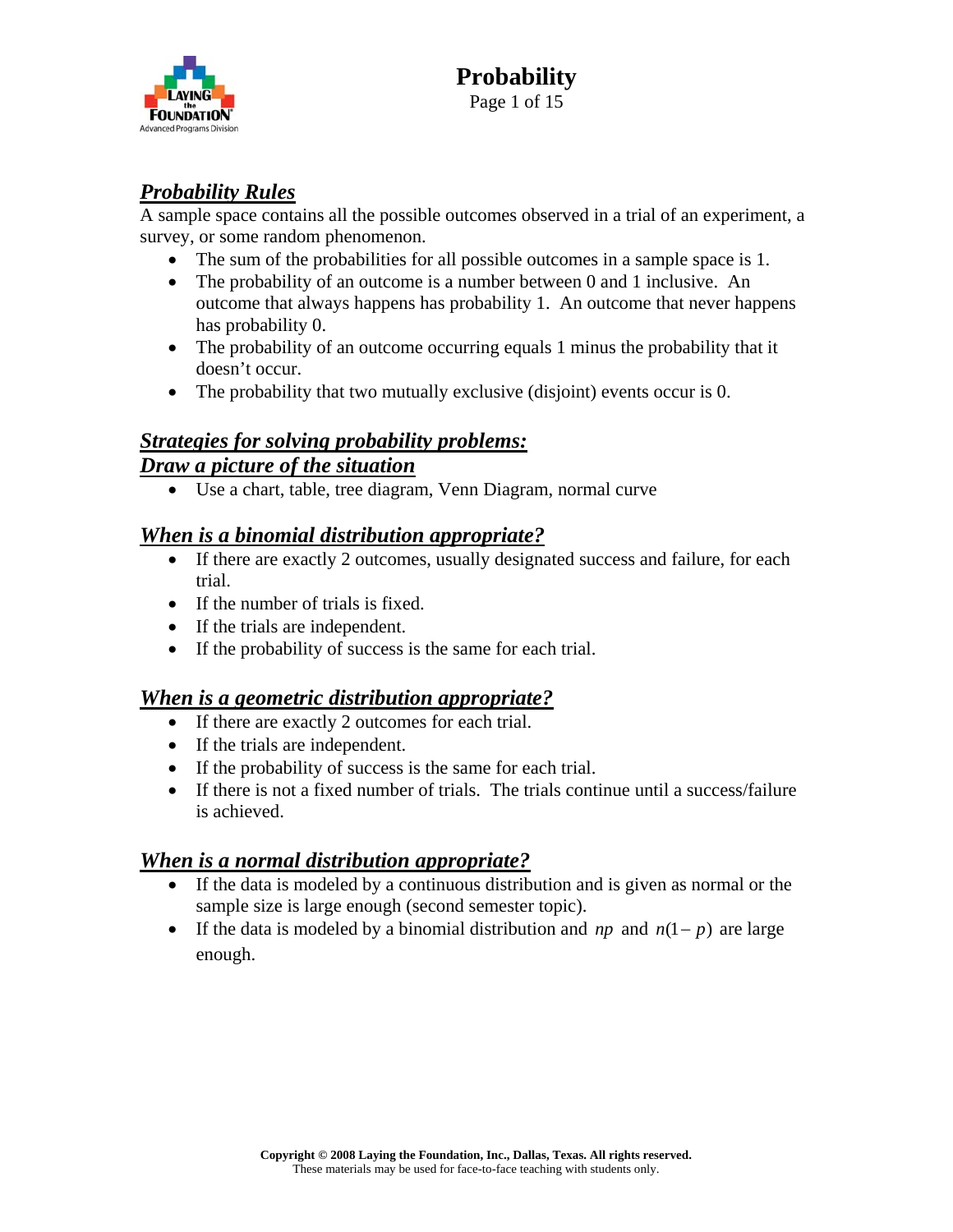

•

# *Is there a formula on the AP formula sheet that applies?*

- $P(A \cup B) = P(A) + P(B) P(A \cap B)$
- $P(A|B) = \frac{P(A \cap B)}{P(B)}$  $P(B)$  $=\frac{P(A\cap$

$$
\bullet \qquad \mu_x = E(X) = \sum x_i P(x_i)
$$

$$
\bullet \quad \sigma_x^2 = \sum (x_i - \mu_x)^2 \cdot P(x_i)
$$

• 
$$
P(X = k) = {n \choose k} p^{k} (1-p)^{n-k}
$$

# *Is there a formula/idea that is not on the formula sheet that applies?*

- If events are disjoint, then  $P(A \cap B) = 0$
- If events are independent,  $P(A|B) = P(A)$  or  $P(A \cap B) = P(A) \cdot P(B)$
- For any 2 random variables X and Y,  $\mu_{x+y} = \mu_x \pm \mu_y$ .
- For any 2 independent random variables X and Y,  $\sigma_{x+y}^2 = \sigma_{x}^2 + \sigma_{y}^2$
- $Z-score = \frac{Value \space of \space interest mean}{Value \space of \space test mean}$ 
	- standard deviation

#### *What steps are needed if a simulation is appropriate?*

- Model the component of interest in the problem with some chance mechanism.
- State any assumptions being made (usually independent trials and constant probability).
- Describe how the simulation will be run. If using random digits, be sure to state whether duplicates are allowed. Be sure to give a stopping rule.
- Conduct the simulation with a reasonable number of replications.
- State the conclusion reached in the context of the problem.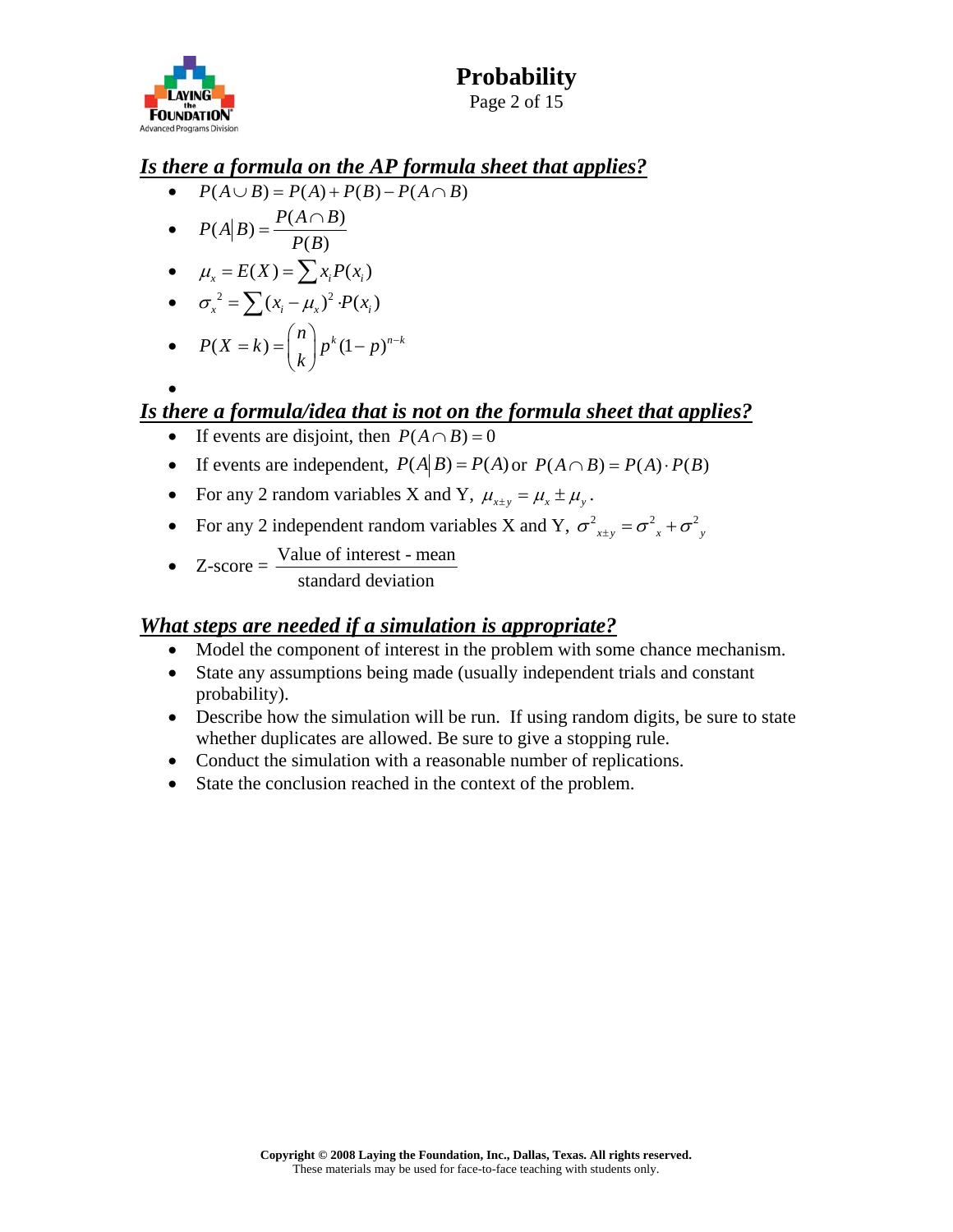

### *Multiple Choice Questions on Probability*

Questions 1 and 2 refer to the following situation. The class of 1968 and 1998 held a joint reunion in 2008 at the local high school. Attendees were asked to complete a survey to determine what they did after graduation. Here is the information obtained.

|      | College |    | Job   Military | Other |
|------|---------|----|----------------|-------|
| 1968 |         |    |                |       |
| 1998 | 173     | 62 |                |       |

1. What is the probability that a randomly selected attendee graduated in 1998 and went into the military?

 (A) 0.072 (B) 0.127 (C) 0.303 (D) 0.596 (E) 0.669

2. What is the probability that a randomly selected 1968 graduate went to college after graduation?

 (A) 0.245 (B) 0.253 (C) 0.560 (D) 0.592 (E) 0.755

3. A fair die is rolled 3 times. The first 2 rolls resulted in 2 fives. What is the probability of not rolling 5 on the next roll?

(A) 1  
\n(B) 
$$
\frac{5}{6}
$$
  
\n(C)  $\binom{3}{1} \left(\frac{1}{6}\right)^2 \left(\frac{5}{6}\right)$   
\n(D)  $\left(\frac{1}{6}\right)^2 \left(\frac{5}{6}\right)$   
\n(E) 0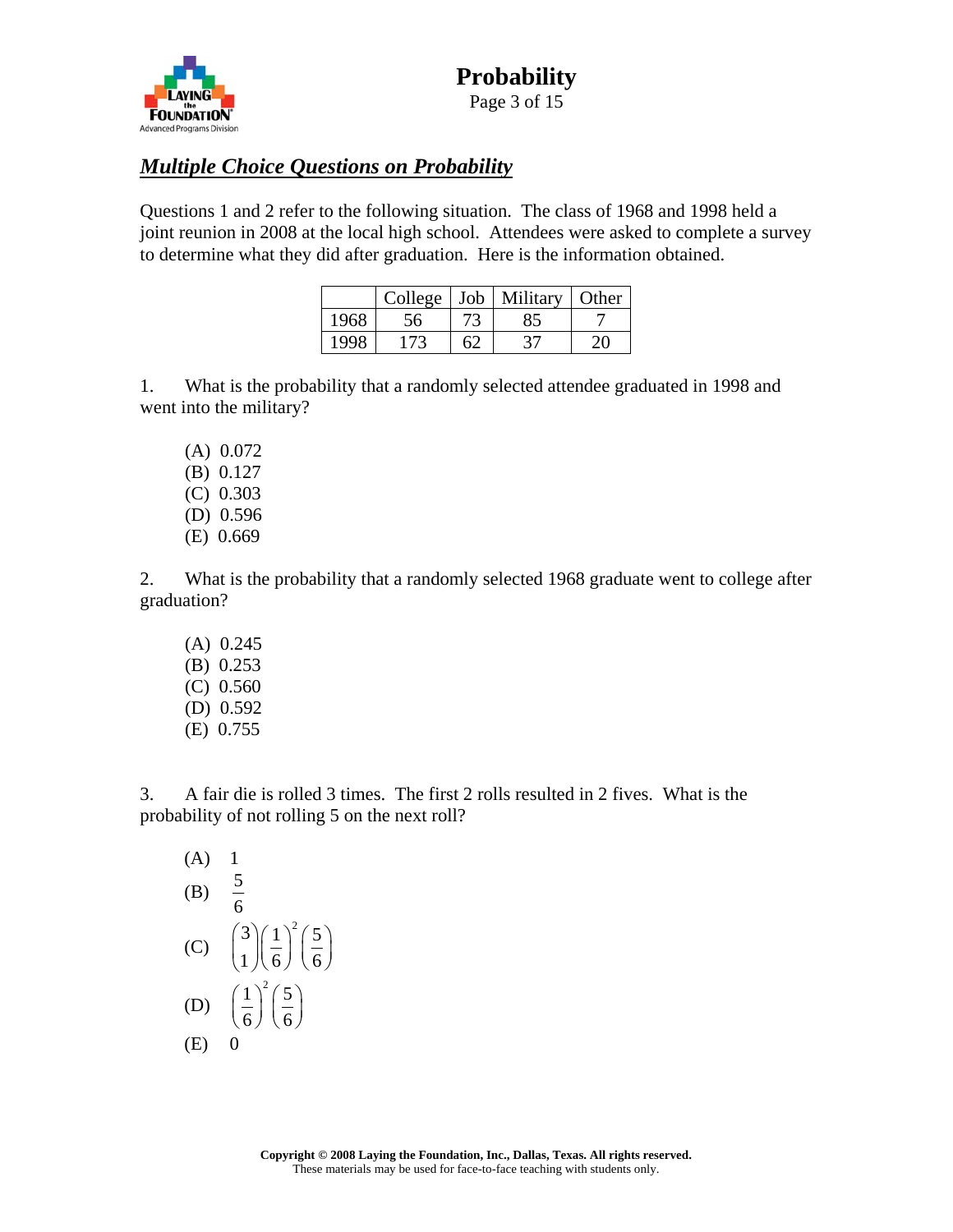

4. In a game, a spinner with five equal-sized spaces is labeled from A to E. If a player spins an A they win 15 points. If any other letter is spun the player loses 4 points. What is the expected gain or loss from playing 40 games?

- (A) Gain of 360 points
- (B) Gain of 55 points
- (C) Gain of 8 points
- (D) Loss of 1 point
- (E) Loss of 8 points

5. Let X be a random variable whose distribution is normal with mean 30 and standard deviation 4. Which of the following is equivalent to  $P(X \ge 26)$ ?

(D)  $1-P(X ≤ 34)$ (A)  $P(X < 34)$ (B)  $P(X \le 26)$ (C)  $P(26 \le X \le 34)$ (E)  $P(X ≥ 34)$ 

6. The distribution of heights of male high school students has a mean of 68 inches and variance of 1.52 square inches. The distribution of female high school students has a mean of 66 inches and a variance of 1.64 square inches. If the heights of the male and female students are independent, what is the standard deviation of the difference in their heights?

- $(A)$  0.12 inches
- (B) 0.35 inches
- $(C)$  1.48 inches
- (D) 1.78 inches
- (E) 2.24 inches
- 7. If  $P(A) = 0.34$  and  $P(A \text{ or } B) = 0.71$ , which of the following is false?
	- (A)  $P(B) = 0.37$ , if A and B are mutually exclusive.
	- (B)  $P(B) = 0.561$ , if A and B are independent.

(C)  $P(B)$  cannot be determined if A and B are neither mutually exclusive nor independent.

- (D)  $P(A \text{ and } B) = 0.191$ , if A and B are independent.
- (E)  $P(A|B) = 0.34$ , if A and B are mutually exclusive.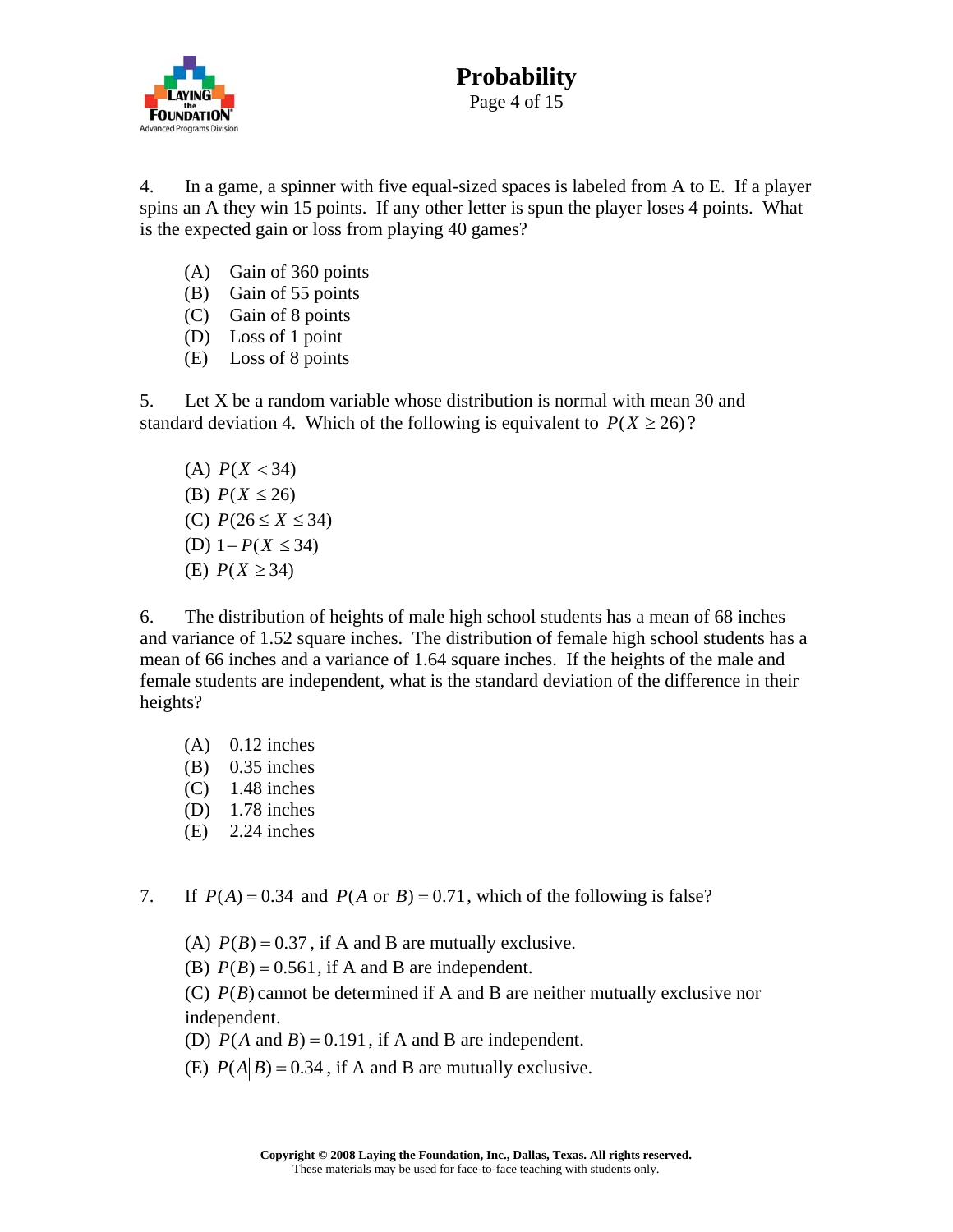

8. In a litter of eight puppies, 5 are female. 2 of the puppies are picked at random. Which of the following is true?

- (A) The probability that both puppies are female is  $2^2$  $\left(\frac{2}{5}\right)^{2}$ . (B) The probability that both puppies are female is  $5)^2$  $\left(\frac{5}{8}\right)$
- (C) The probability that both puppies are female is  $\left(\frac{5}{5}\right)\left(\frac{4}{5}\right)$  $\left(\frac{5}{8}\right)\left(\frac{4}{7}\right)$
- (D) The expected number of female puppies is 1.25.
- (E) The situation can be described by a binomial model.

9. Homes built in the suburbs typically have none to three-car garages. Let X be the number of garage stalls per home found in a sample of 200 homes in a local suburban area. From the data obtained,  $P(X = 0) = 0.06$ ,  $P(X = 1) = 0.45$ , and  $P(X = 2) = 0.32$ . Find the mean number of garage stalls per home for the sample of homes.

 $(A)$  1.09 (B) 1.15  $(C)$  1.5 (D) 1.6  $(E)$  2

10. The probability that a randomly chosen American is a Republican is 0.35. What is the probability that in a sample of 10 Americans, that at least 1 will be a Republican?

(A) 0.9865 (B) 0.2275 (C) 0.0725 (D) 0.0135 (E) 0.0072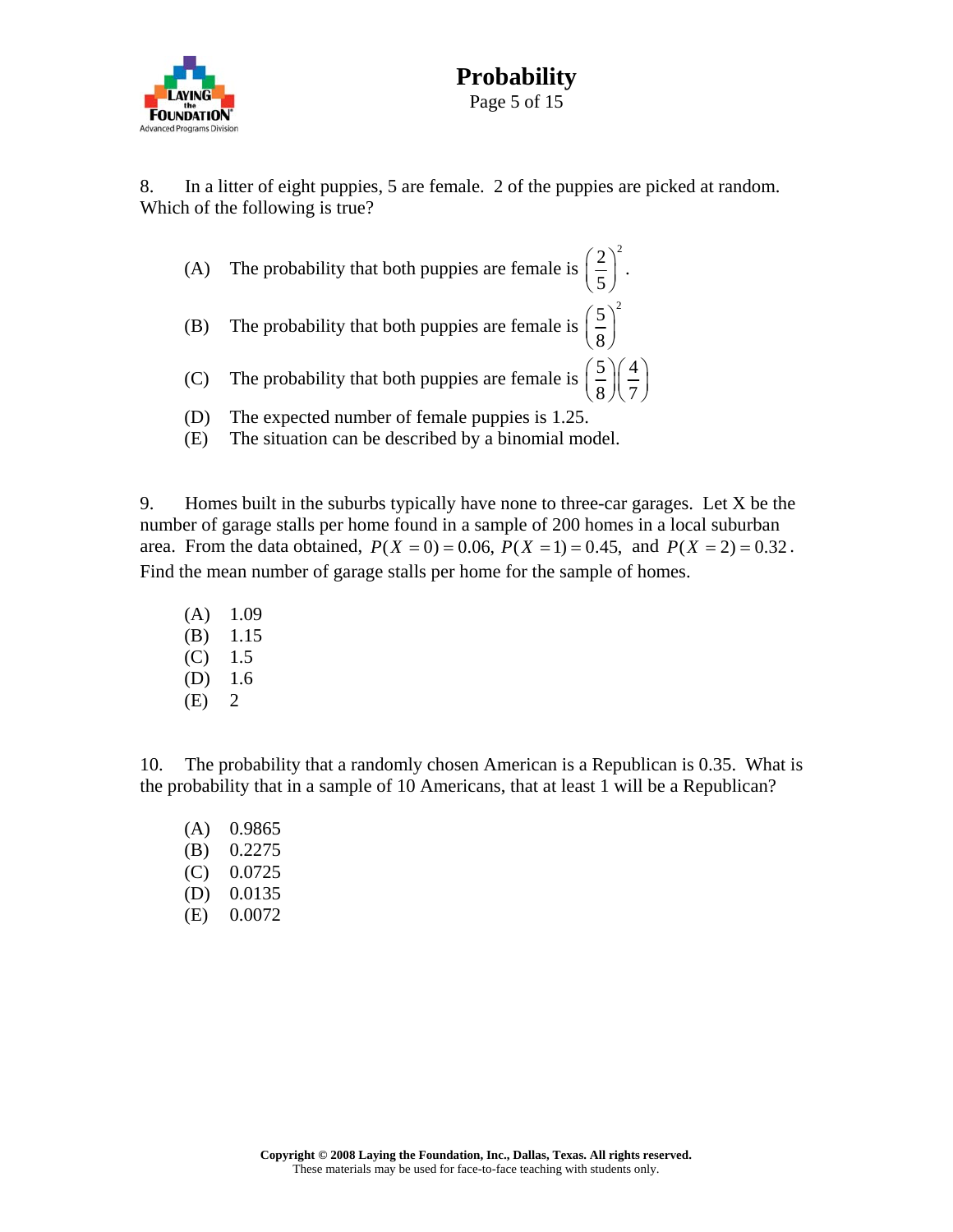

# *Free Response Questions on Probability*

1. A one-mile relay race has 4 horses running a quarter of a mile each. The riders of each horse must pass a ribbon to the next rider at the end of each leg. Each of these horses has participated in many quarter-mile races before and the table below summarizes the mean and standard deviation of their previous times.

| Horses               | Mean     | <b>Standard Deviation</b> |  |
|----------------------|----------|---------------------------|--|
| <b>Morning Spark</b> | 32.6 sec | 2.5 sec.                  |  |
| Dew on the Meadow    | 29.4 sec | $2.1 \text{ sec}$         |  |
| <b>April Shower</b>  | 37.7 sec | $3.9 \text{ sec}$         |  |
| Night Sky            | 26.8 sec | 1.9 <sub>sec</sub>        |  |

(a) Assuming the times follow a normal model, what is the probability that Night Sky can run a quarter mile in under 24.5 seconds?

(b) What is the probability that in the next twelve races that Night Sky enters, that he will run under 24.5 seconds in 5 of those races?

(c) If the times of the horses are independent, what is the mean and standard deviation of the combined team score for a one-mile relay race?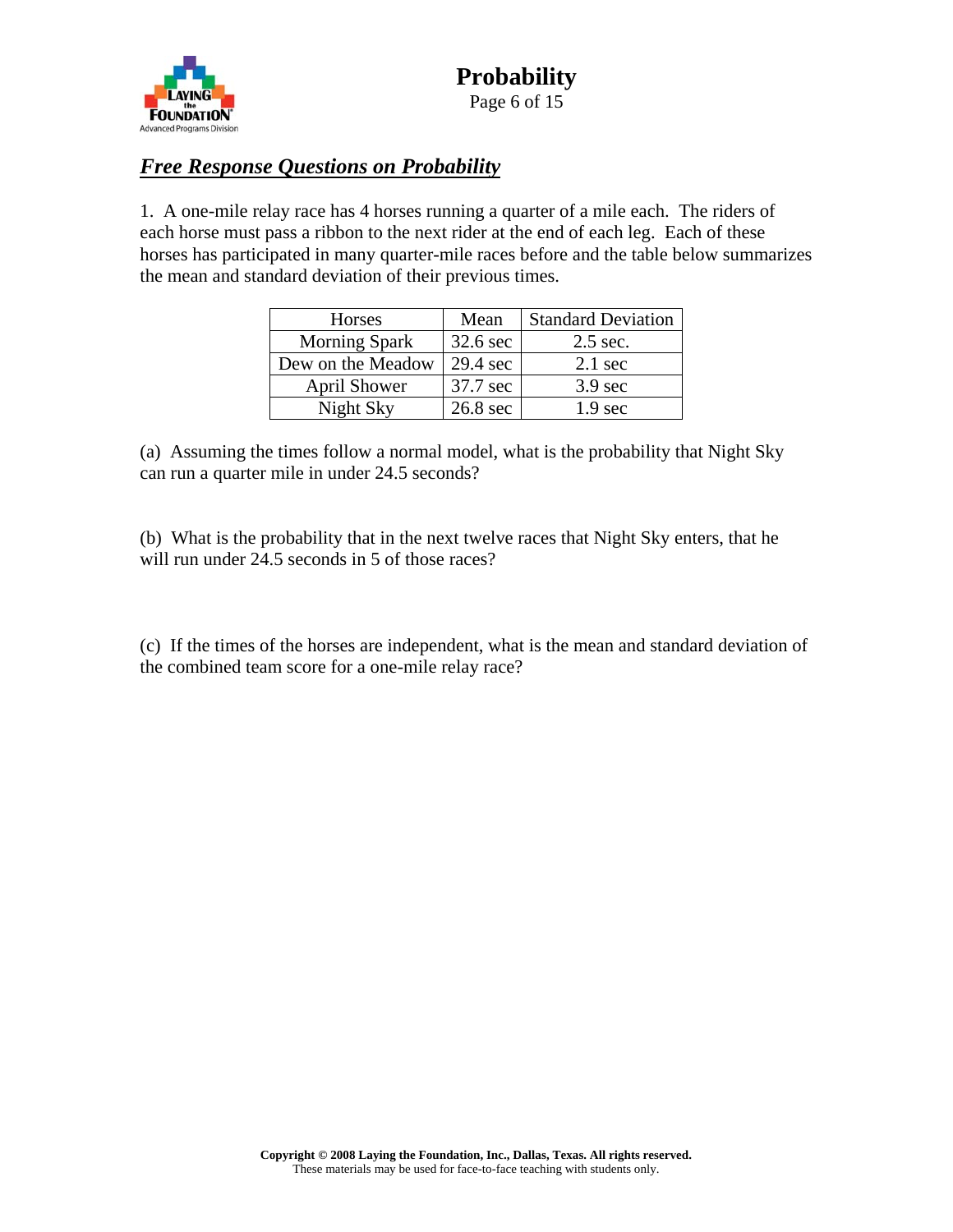

2. Anna and Paulina are playing video games. Anna has a 60% chance of winning the first game that they play, but this grows to 70% for winning the second game in a row. If Anna loses the first game, she only has a 30% chance of winning the second game.

(a) What is the probability that they each win one of two games played?

- (b) What is the probability distribution of the number of games that Anna wins?
- (c) What is the mean and standard deviation of the number of games Anna wins?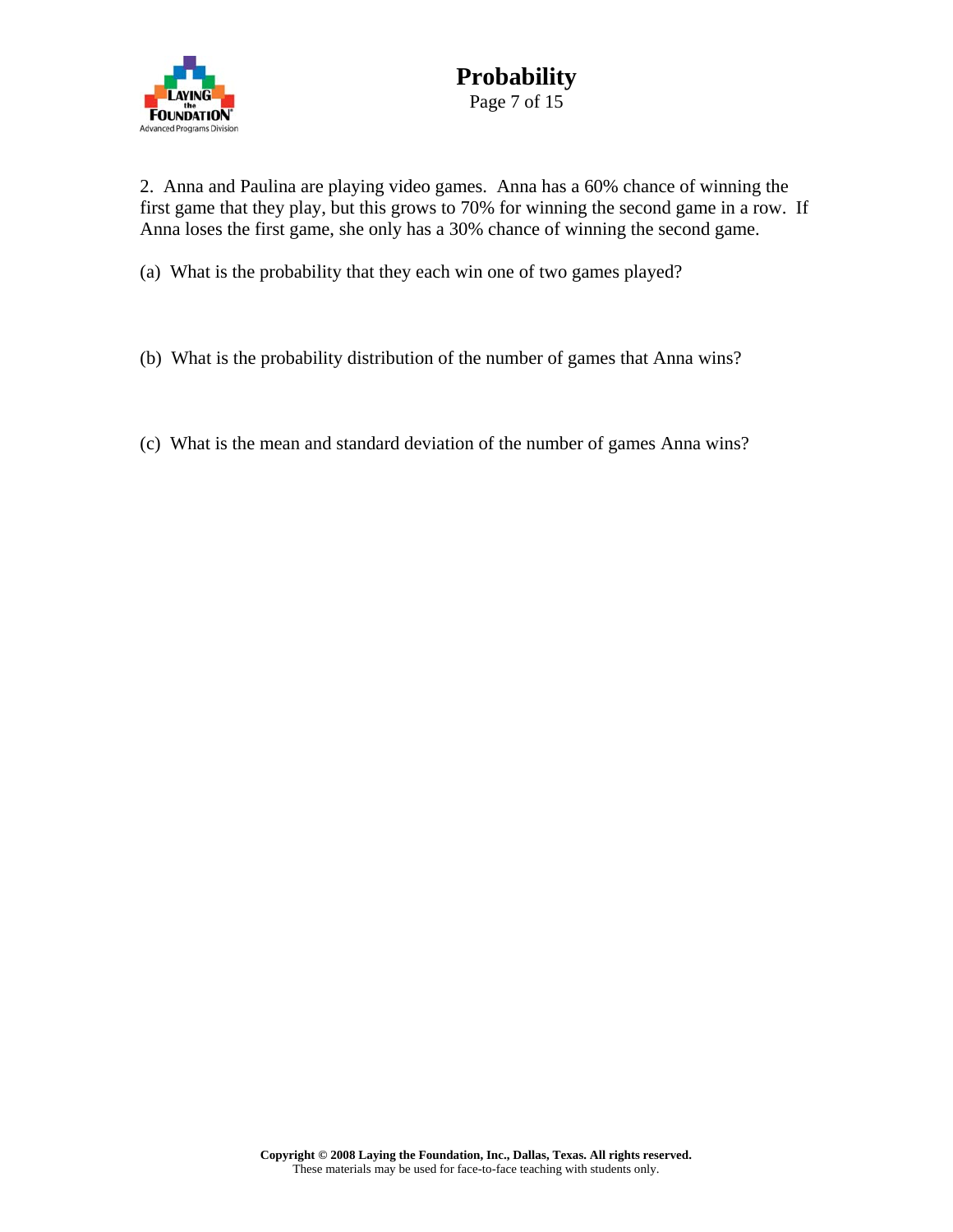

3. A survey at a local college asked a random sample of faculty and a random sample of students the color of the car that they would like to drive. The results are given in the table.

|              | Faculty | <b>Students</b> |
|--------------|---------|-----------------|
| Silver       | 40      | 10              |
| <b>Black</b> | 20      | 147             |
| Red          | 35      | 86              |
| Other        | 25      |                 |

(a) If a person is chosen at random from all those surveyed, what is the probability that they would like a black car?

(b) If the person chosen at random is a faculty member, what is the probability that they would prefer a black car? Show your work.

(c) Based on your answers in part (a) and part (b), is car color choice independent of college role (faculty, student) for those in this sample?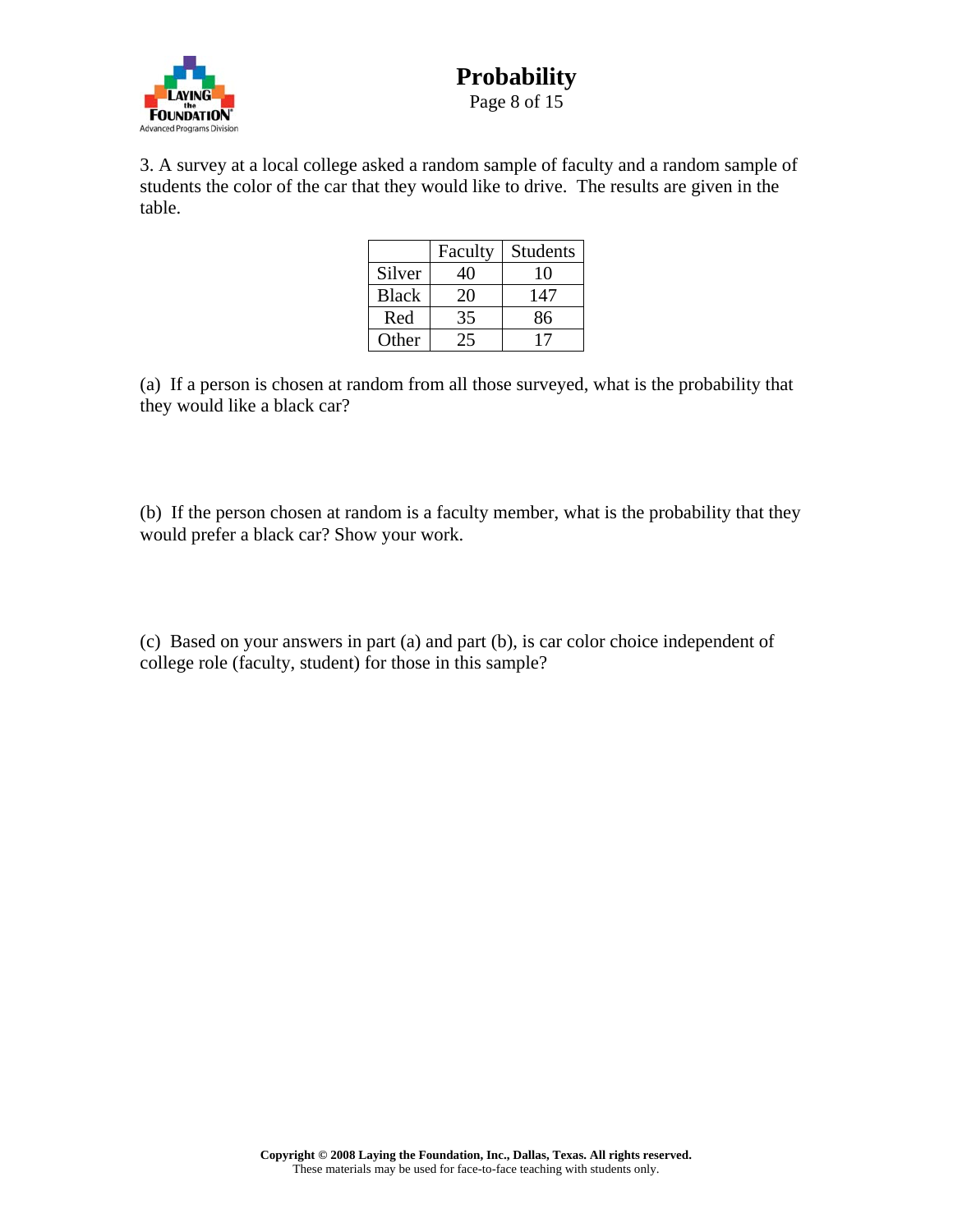

# *Key to Probability Multiple Choice*

1. A  $\frac{37}{1}$ 

- 513
- 2. B P(College given 1968 graduation) =  $56/221$
- 3. B What happens on the first two rolls does not affect the chance of getting a 5 again.

4. E  $E(\text{onegame}) = \frac{1}{5}(15) + \frac{4}{5}(-4) = -\frac{1}{5}$ . There is an average loss of 8 points over 40 games.

5. A The symmetry of the graph and the continuity give this result.

6. D  $\sqrt{1.52 + 1.64} = 1.78$  (the variances are already squared)

7. E Statement is true if mutually exclusive is replaced by independent. Using the formula for  $P(A \cup B)$  shows the others are true.

8. C The situation is not binomial because the probability of success is not the same for each trial. A (using an incorrect probability), B, D, and E are based on binomial models. 9. D  $E(X) = 0(.06) + 1(.45) + 2(.32) + 3(.17)$ 

10. A  $1-P$ (no Republicans in the group of 10) = 1 - (.65)<sup>10</sup>. Here because of the large population from which the sample is drawn, the situation can be modeled with a binomial model. (the 10% rule applies)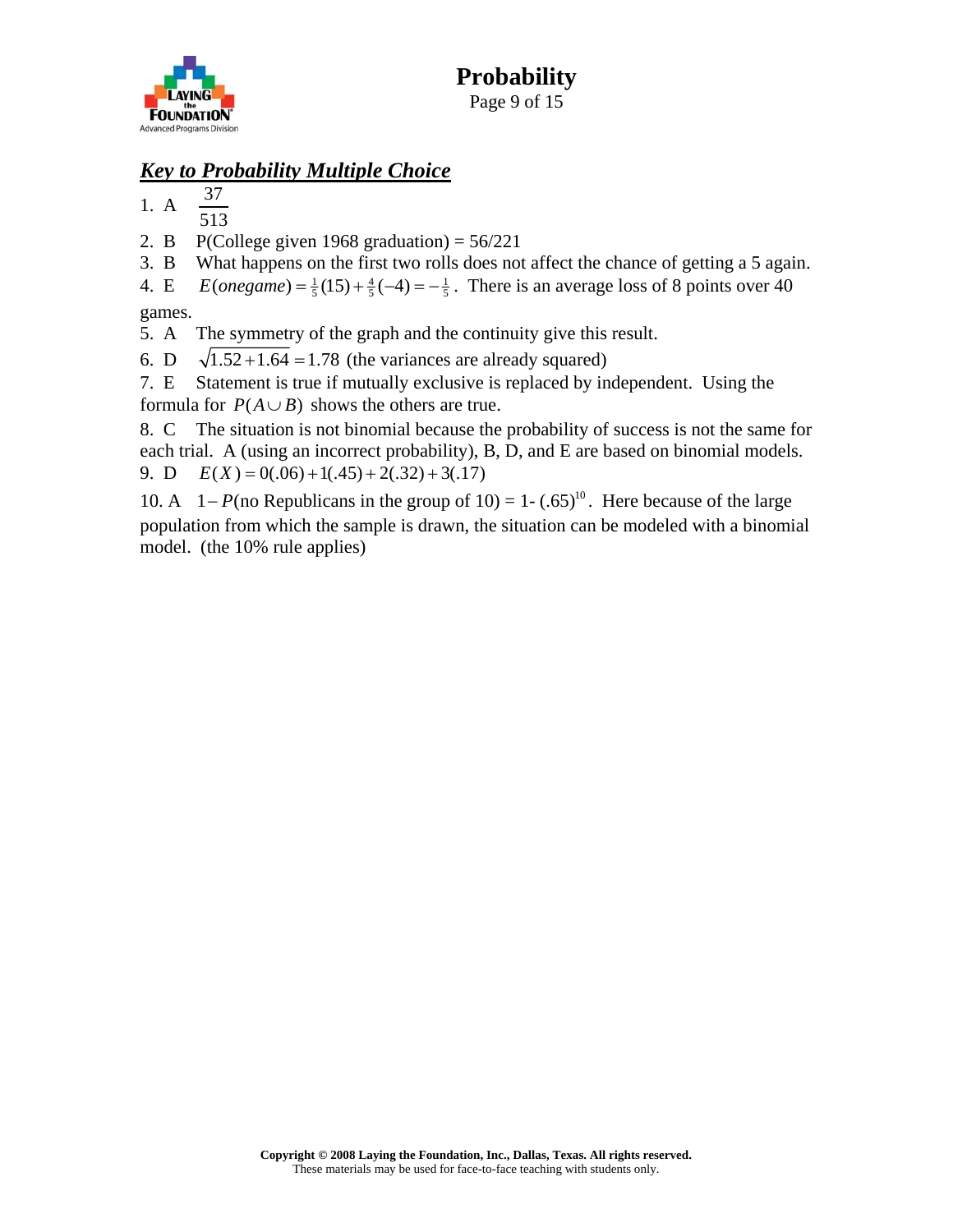

#### *Rubric for Probability Free Response*

1. **Solution** Part (a)

For Night Sky

$$
P(time < 24.5) = P(z < \frac{24.5 - 26.8}{1.9}) = 0.1131
$$

The probability that Night Sky runs a quarter mile in less than 24.5 seconds is .1131

Part (b)

 $X =$  the number of races that Night sky runs in less than 24.5 seconds X is binomial with  $n = 12$  races and  $p = .1131$ 

$$
P(X=5) = {12 \choose 5} (.1131)^5 (.8869)^7 = .0063
$$

Part (c)

$$
\mu_{total} = \mu_{MS} + \mu_{DM} + \mu_{AS} + \mu_{NS} = 32.6 + 29.4 + 37.7 + 26.8 = 126.5
$$
 seconds  

$$
\sigma_{Total} = \sqrt{\mu_{MS}^2 + \mu_{DM}^2 + \mu_{AS}^2 + \mu_{NS}^2}
$$

$$
= \sqrt{2.5^2 + 2.1^2 + 3.9^2 + 1.9^2} = 5.43
$$

#### **Scoring**

Each part is *essentially correct* (E), *partially correct* (P), or *incorrect* (I).

Part (a) is *essentially correct* if the probability is correctly calculated and work is shown to support this result.

#### Part (a) is *partially correct* if:

 the probability is correctly calculated but no work is shown OR

reasonable work is shown (including calculator output) but the answer is not correct. Score part(a) as incorrect if the probability is not between 0 and .5.

Part (b) is *essentially correct* if:

1. the student recognizes the setting as binomial

2. the probability in part (a) is used for *p*

3. work is shown – the correct values for *n* and *x* are *given* and the desired probability calculated, or the binomial formula is correctly evaluated.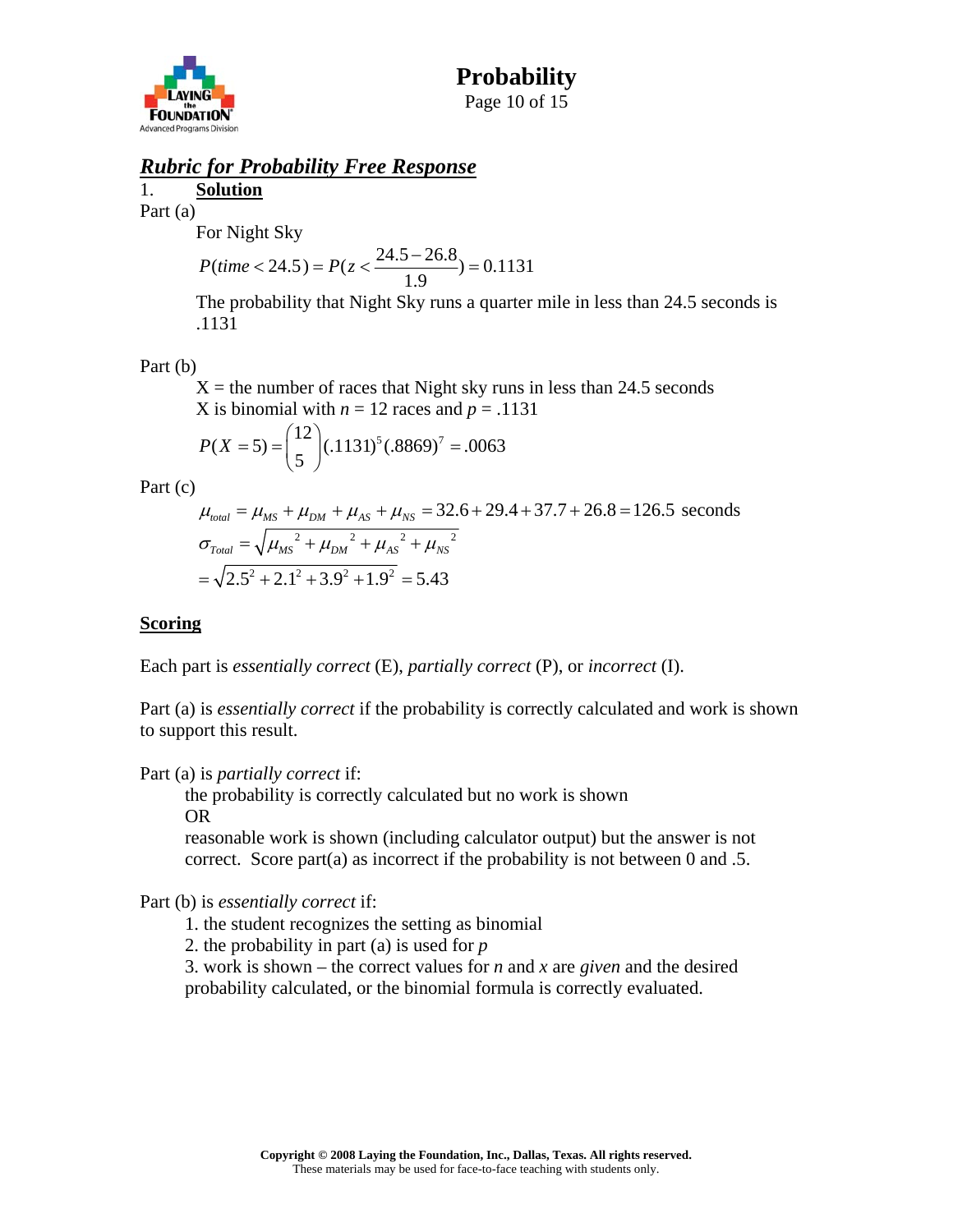

#### Part (b) is *partially correct* if:

the student recognizes the situation as binomial and identifies *p* from part (a) but does not compute the desired probability OR

the student computes the probability as either  $(.1131)^5(.8869)^7$  or  $\binom{12}{5}(.1131)^5$  $\binom{12}{5}$ (.1131)

OR

the student gives the correct probability, but no work is shown.

Part (c) is *essentially correct* if both the mean and standard deviation of the team time are correctly calculated (except for arithmetic mistakes)

Part (c) is *partially correct* if only one of these is correctly computed(except for arithmetic mistakes)

- 4 **Complete Response** (3E) All three parts essentially correct
- 3 **Substantial Response** (2E 1P)

Two parts essentially correct and one part partially correct

- 2 **Developing Response** (2E 0P or 1E 2P or 3P) Two parts essentially correct and no parts partially correct OR One part essentially correct and two parts partially correct OR Three parts partially correct
- 1 **Minimal Response** (1E 1P or 1E 0P or 2P)

 No parts essentially correct and either zero or one parts partially correct OR

No parts essentially correct and two parts partially correct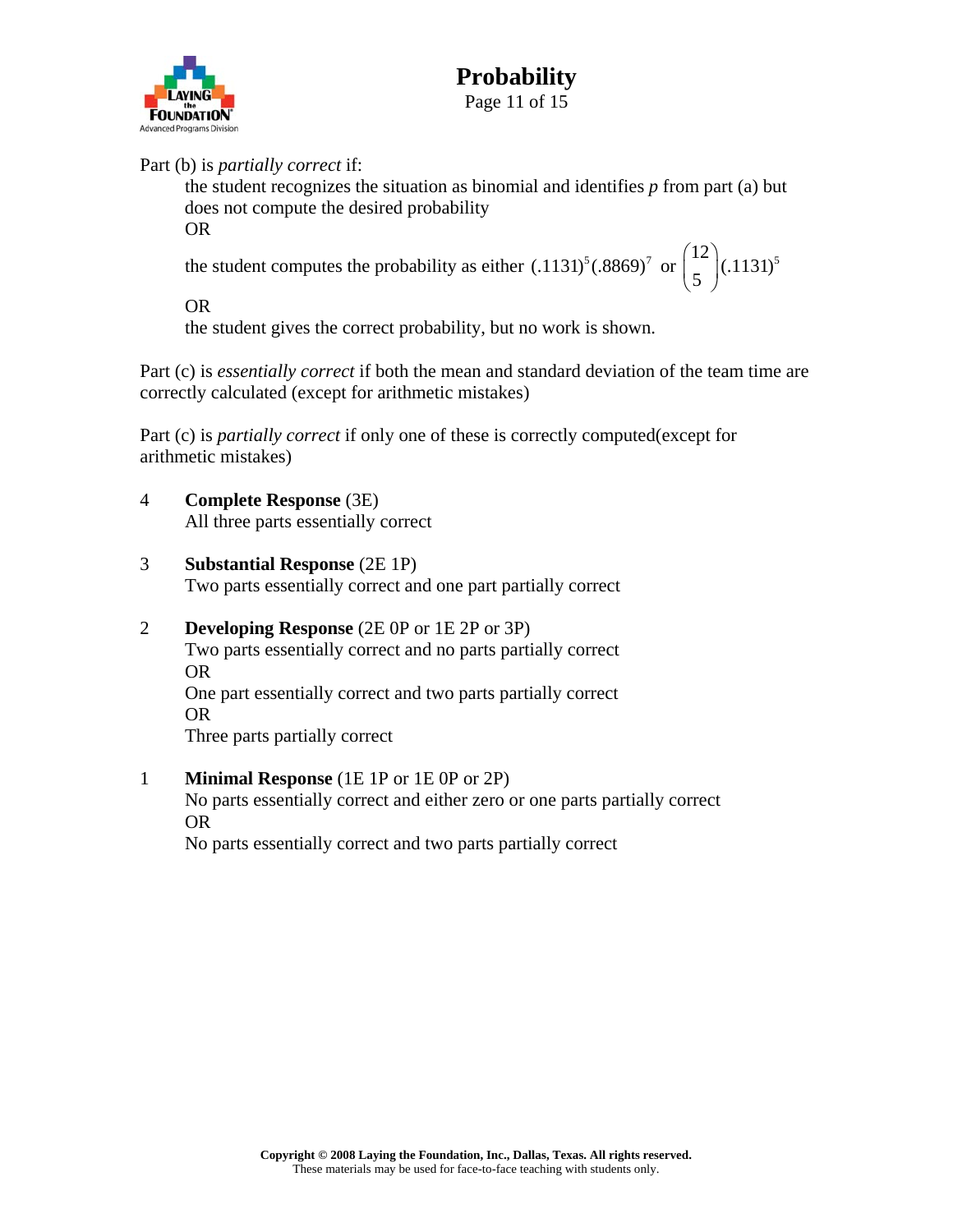

# **Probability**  Page 12 of 15

#### 2. **Solution**

#### Part (a)

Each girl wins one game if Anna wins first and then Paulina OR if Paulina wins and then Anna. The probability that they each win one game is  $P(AP \space or \space PA) = (.6)(.3) + (.4)(.3) = .18 + .12 = .3$ 

Part (b)

Let X be the number of games Anna wins. She wins  $0, 1,$  or  $2$  games. The probability that she wins no games is  $(.4)(.7) = .28$ . The probability that she wins 2 games is  $(.6)(.7) = .42$ . The probability distribution is given in the table:

#### Part (c)

 $\mu_r = (0)(.28) + 1(.3) + 2(.42) = 1.14$  games  $\sigma_r = \sqrt{(0-1.14)^2(.28) + (1-1.14)^2(.3) + (2-1.14)^2(.42)} = .825$  games

#### **Scoring**

Each part is *essentially correct* (E), *partially correct* (P), or *incorrect* (I).

Part (a) is *essentially correct* if the probability is correctly calculated AND a formula, chart, or tree diagram is used to support the answer.

#### Part (a) is *partially correct* if

the probability is correctly calculated (except for a minor arithmetic error) but no supporting work is shown

OR

the probability is not correctly calculated because students used one of  $(.6)(.3)$  or (.4)(.3) but supporting work is shown. The calculation is incorrect if the student uses the formula  $P(A \cup B)$  as if the events were not disjoint.

Part (b) is *essentially correct* if the student shows the possible number of games won by Anna AND the correct associated probabilities. If the probability in part (a) was incorrect then reasonable values for the remaining probabilities can be counted as correct.

Part (b) is *partially correct* if the student shows the possible number of games won but does not have the correct probabilities (except as noted above).

Part (c) is *essentially correct* if both the mean and standard are calculated correctly AND work is shown, with the exception of minor arithmetic errors.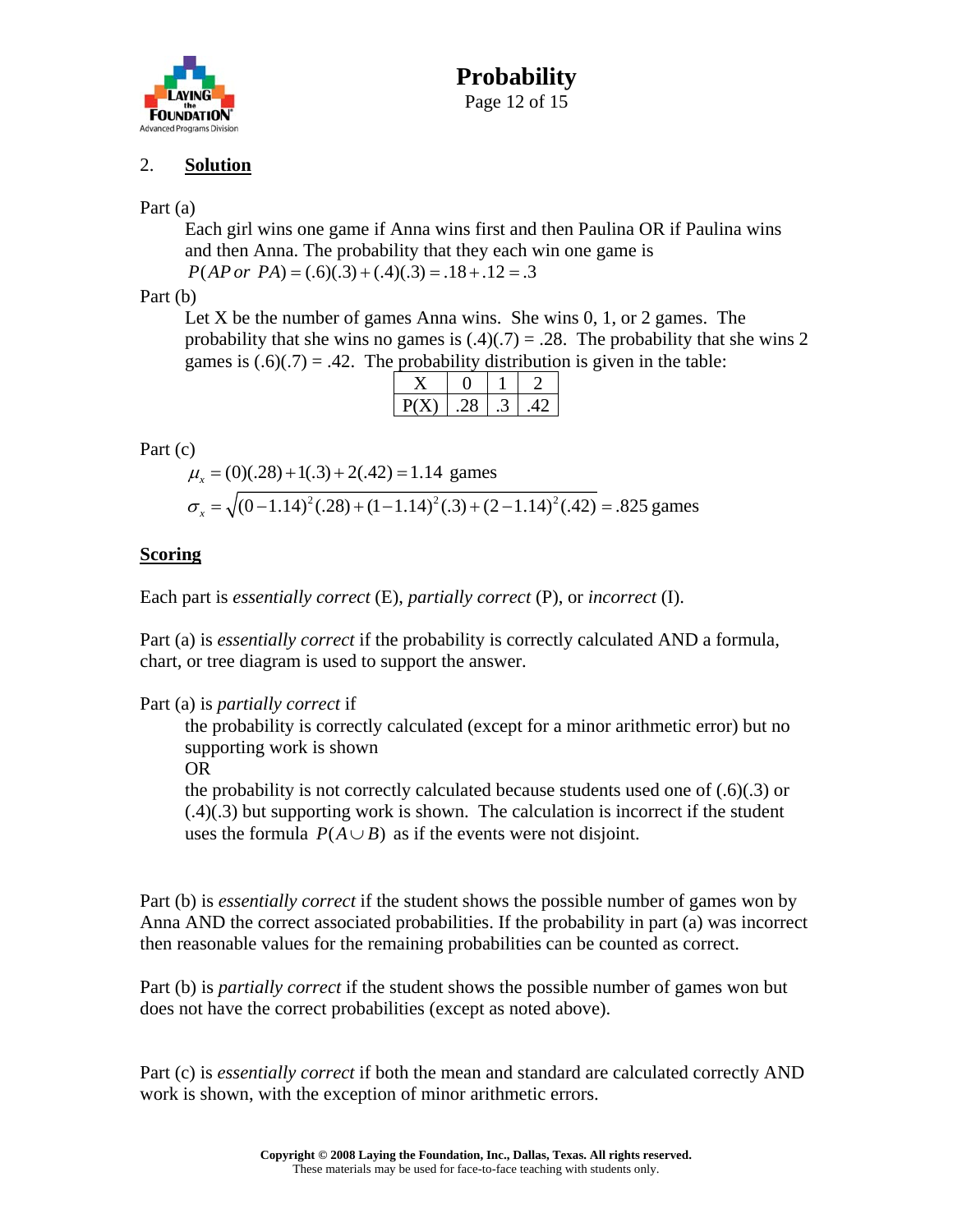

Part (c) is *partially correct* if either the mean or standard deviation is calculated correctly AND the work is shown. If the variance is reported instead of the standard deviation the question is scored a P.

Part (c) is *incorrect* if both the mean and standard deviation are calculated incorrectly OR no work is shown.

- 4 **Complete Response** (3E) All three parts essentially correct
- 3 **Substantial Response** (2E 1P) Two parts essentially correct and one part partially correct
- 2 **Developing Response** (2E 0P or 1E 2P or 3P) Two parts essentially correct and no parts partially correct OR One part essentially correct and two parts partially correct OR Three parts partially correct
- 1 **Minimal Response** (1E 1P or 1E 0P or 2P) No parts essentially correct and either zero or one parts partially correct OR No parts essentially correct and two parts partially correct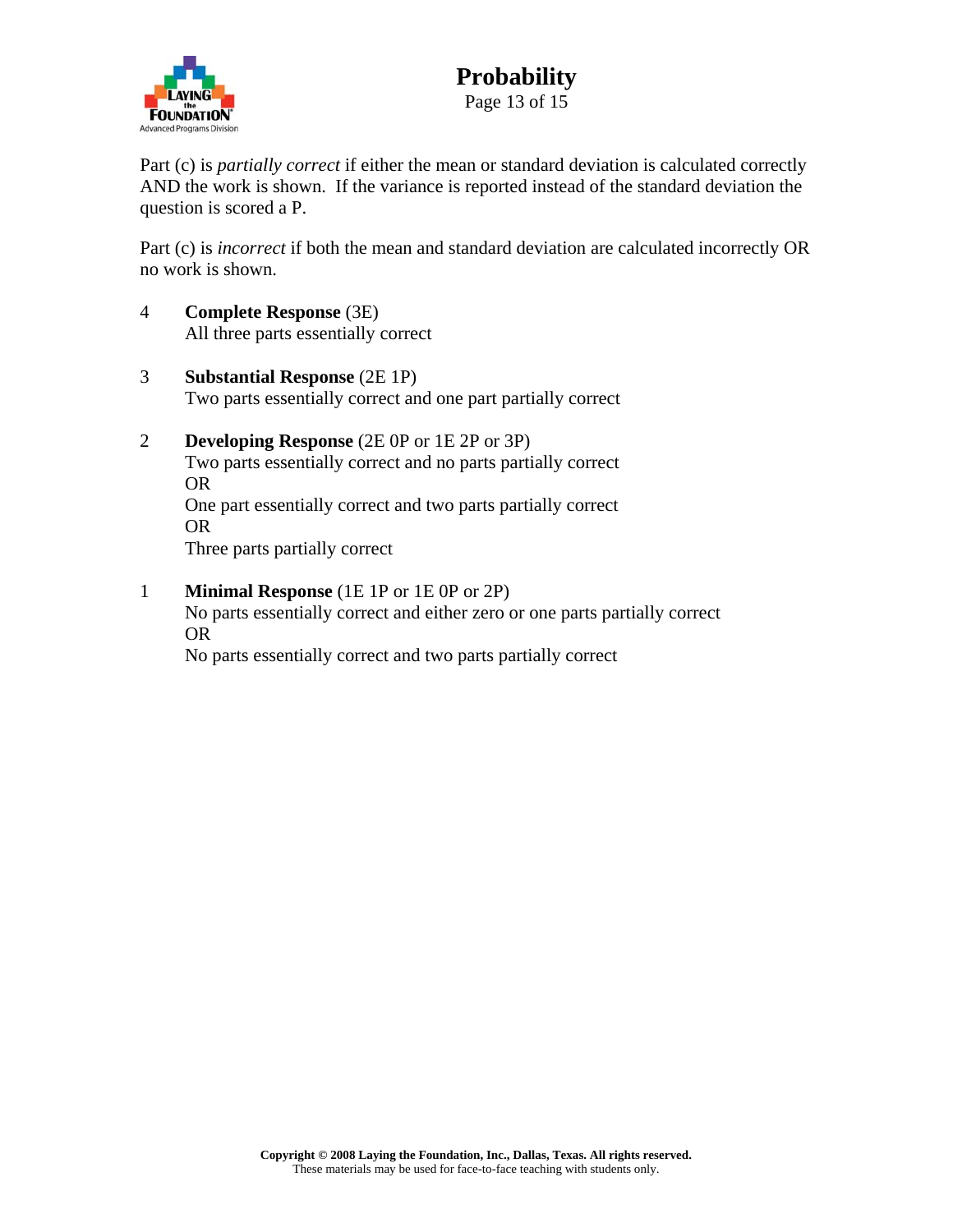

**Probability**  Page 14 of 15

#### 3. **Solution**

Part(a)

$$
P(black car) = \frac{167}{380} = .4395
$$

Part (b)

 $P(black car | faculty member) = \frac{20}{120} = .1667$ 

Part (c)

 If color choice and college role were independent, then the answers in part(a) and part (b) would be equal. Since these probabilities are not equal, role and color choice are not independent for those in this sample.

Part (a) is *essentially correct* (E) (may be minor arithmetic errors) or *incorrect* (I)

Part (b) is *essentially correct* if the conditional probability is correctly calculated.

Part (b) is *partially correct* if:

the student reverses the conditioning, calculating  $P$  (*facultymember black car*)

OR

calculates the correct probability for the wrong column, e.g.  $\frac{147}{256}$ 260

Part (b) is *incorrect* if the student calculates the joint probability: 380

Part (c) is *essentially correct* if

 the student indicated that the variables are not independent AND

the explanation is tied to the fact that the probabilities in part (a) and part (b) are not equal.

Part (c) is *partially correct* if the student indicates that the variables are not independent, but the explanation is incorrect or not based on parts (a) and (b)